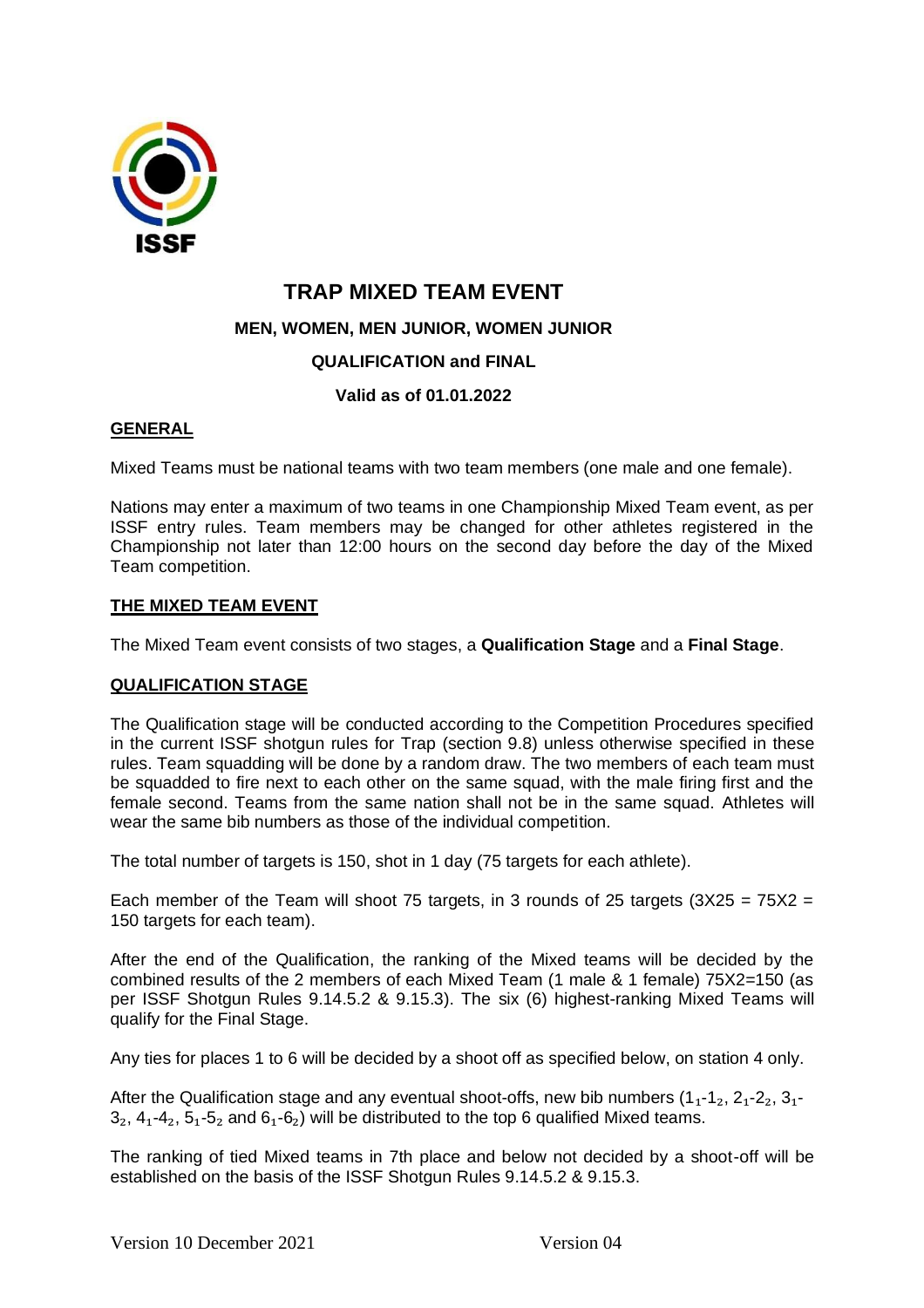## **PROCEDURE DURING SHOOT OFFS AFTER THE QUALIFICATION STAGE**

The starting positions in the shoot-off of the tied Mixed Teams after the qualification stage will be decided by the Qualification Ranking (highest ranking Mixed Team to shoot first).

The starting positions in the shoot offs, of teams with perfect ties or ties that cannot be broken by the count back rule will be decided by draw.

Each Mixed Team Coach must designate which team member (male or female) will shoot the first target on station 1.

Before the shoot-offs, athletes will observe the targets (left & right target from each station) and test fire.

Shoot-off target shooting sequence: Station 1 left target, Station 2 right target, Station 3 left target, Station 4 right target. Station 5 left target. then Station 1 again this time shooting at a right target and so on.

The athletes designated to shoot first from each Mixed Team must line up behind station 1 and shoot at a regular target as per target shooting sequence above. If the tie is not broken, the same procedure will continue on station 2 with the second member of each Mixed Team shooting.

This procedure will continue with the team members shooting in alternate order on successive stations (1, 2, 3, 4, 5, 1 etc.) until the tie is broken. (Team members shooting order will be  $1 - 2 - 2 - 1 - 1 - 2$ ,  $- 2$ , etc.).

Only one (1) shot is permitted at each target.

The preparation time limit is 12 seconds which must be monitored by an electronic timing device that must be managed by a Referee selected from among the appointed Referees.

In case of several shoot-offs, the **higher position** shoot-offs will be shot first.

## **FINAL STAGE**

The Final stage consists of the **Semifinals** (Semifinal 1 and Semifinal 2, composed of 3 Mixed Teams each) and the **Medal Match** (composed of 2 Mixed Teams). The Final Stage (Semifinals and Medal Match) must be conducted on the Finals Range.

#### **SEMIFINALS (Semifinal 1 & Semifinal 2) 3 Mixed teams each**

Semifinal 1 will be composed of the qualified mixed teams in places **1, 3, 5**  Semifinal 2 will be composed of the qualified mixed teams in places **2, 4, 6**

Semifinal 1 will be shot first followed by Semifinal 2.

Before each Semifinal, athletes will observe the targets and test fire.

The preparation time limit, for each station is 12 seconds (monitored by an electronic timer managed by a Referee selected from among the appointed Referees, as per ISSF rules).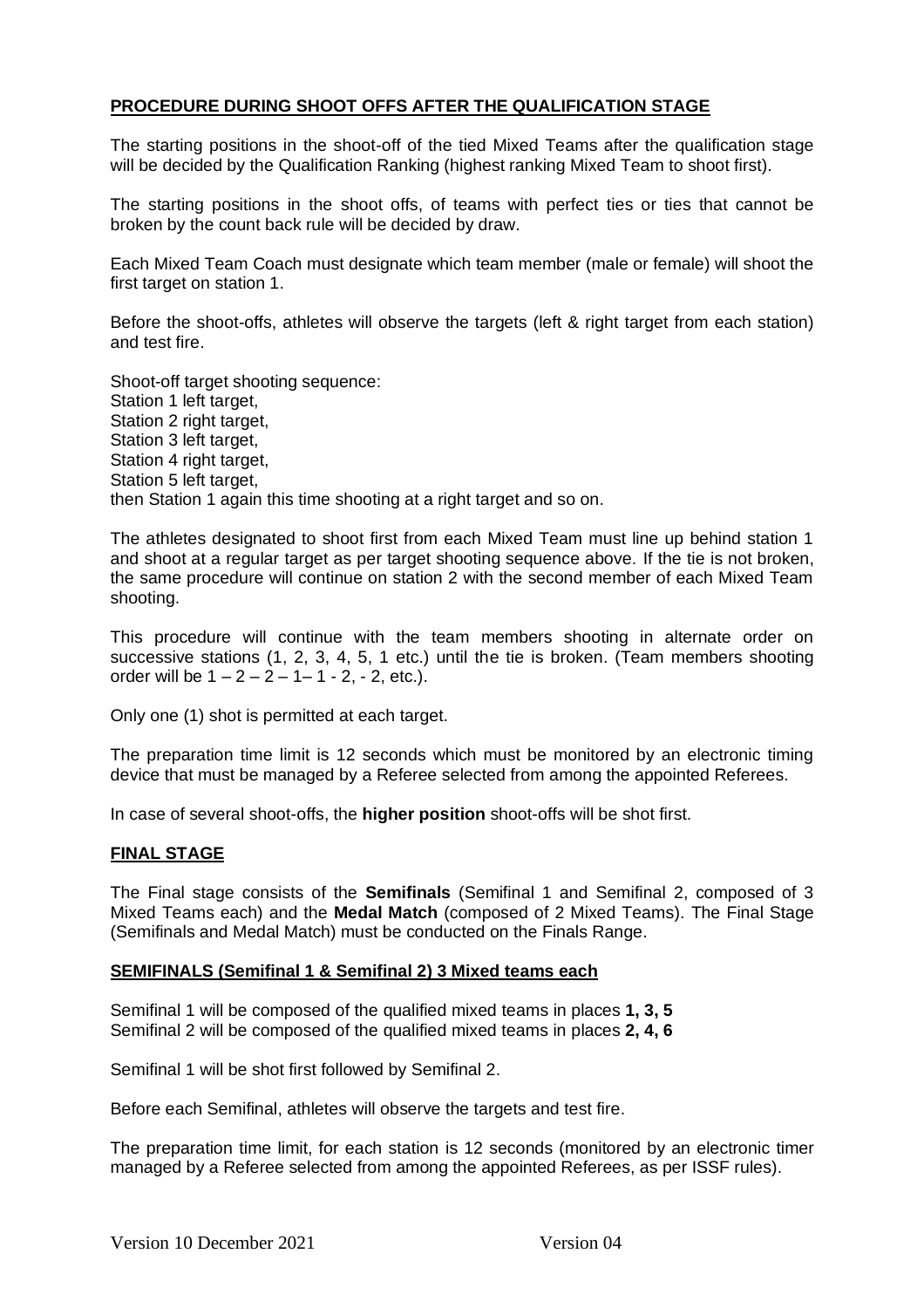In each Semifinal, athletes will **start from 0** and compete in series of target sequences followed by progressive eliminations that continue until the winners are decided, as follows:

The athletes of the 3 teams will occupy stations 1 to 6 in bib number order (as per Qualification Ranking).

First, each athlete will shoot 15 targets (1 center, 1 left, 1 right from each of the five stations). Total 30 targets for each team (15X2=30). After that the Team with the lowest number of hits out of the 30 shots (the combined result of the two Team members 15X2=30), is eliminated. In case of equal scores, the team with the lower Qualification Ranking (highest bib number) is eliminated.

The athletes of the remaining 2 teams will retain their original stations and will each shoot in sequence another 10 targets  $(10X2=20$  targets  $-1$  left and 1 right targets for each athlete from each of the five stations). After that, the team with the lowest number of hits after the total of the 50 shots of the 2 series (15+10=25X2=50) will be eliminated. The team with the highest number of shots will qualify for the Gold/Silver Medal Match (1<sup>st</sup> place).

Any ties for the 2<sup>nd</sup> eliminated place will be decided by a shoot-off (as per procedure during shoot-offs after the qualification stage outlined above) but with the team with the lower bib number shooting first and the athletes of each team shooting in bib number order.

Before the shoot-off, there will be no observation of targets or test fire.

The two winning teams in  $1<sup>st</sup>$  place (from each Semifinal) will qualify for the Medal Match (Gold/Silver). The 2 teams in 2<sup>nd</sup> place (from each Semifinal) will both receive Bronze Medal.

The eliminated 2 teams (3rd place from each Semifinal), will take the  $5<sup>th</sup>$  and  $6<sup>th</sup>$  place in the overall ranking on the basis of their Semifinal result. In case of equal Semifinal results then the places will be decided by the Qualification Ranking.

## **MEDAL MATCH (2 Mixed teams)**

The starting positions in the Medal Match of the 2 winning teams of Semifinal 1 and Semifinal 2, is decided by their Semifinal result (highest SF result will shoot first). In case of equal Semifinal results, the starting positions will be decided by the Qualification Ranking.

New bib numbers  $(1_1 - 1_2)$  and  $(2_1 - 2_2)$ , will be distributed to the 2 qualified Mixed Teams.

The preparation time limit, for each station is12 seconds (monitored by an electronic timer managed by a Referee selected from among the appointed Referees, as per ISSF rules).

Before the Medal Match, athletes will be allowed to test fire only. There will be no showing of targets.

The 4 athletes of the 2 teams will **start from 0** and compete in series of 5-target sequences as follows:

The athletes of the 1st team will occupy shooting stations 1 and 2 in bib number order. The athletes of the 2nd Team will occupy shooting stations 3 and 4 in bib number order.

Number of targets: Up to five (5) series of five (5) targets each series to a maximum of twenty-five (25) targets each athlete (50 targets each Team). During each series, each athlete from each team will shoot 5 targets (5 targets X 2 athletes=10 targets).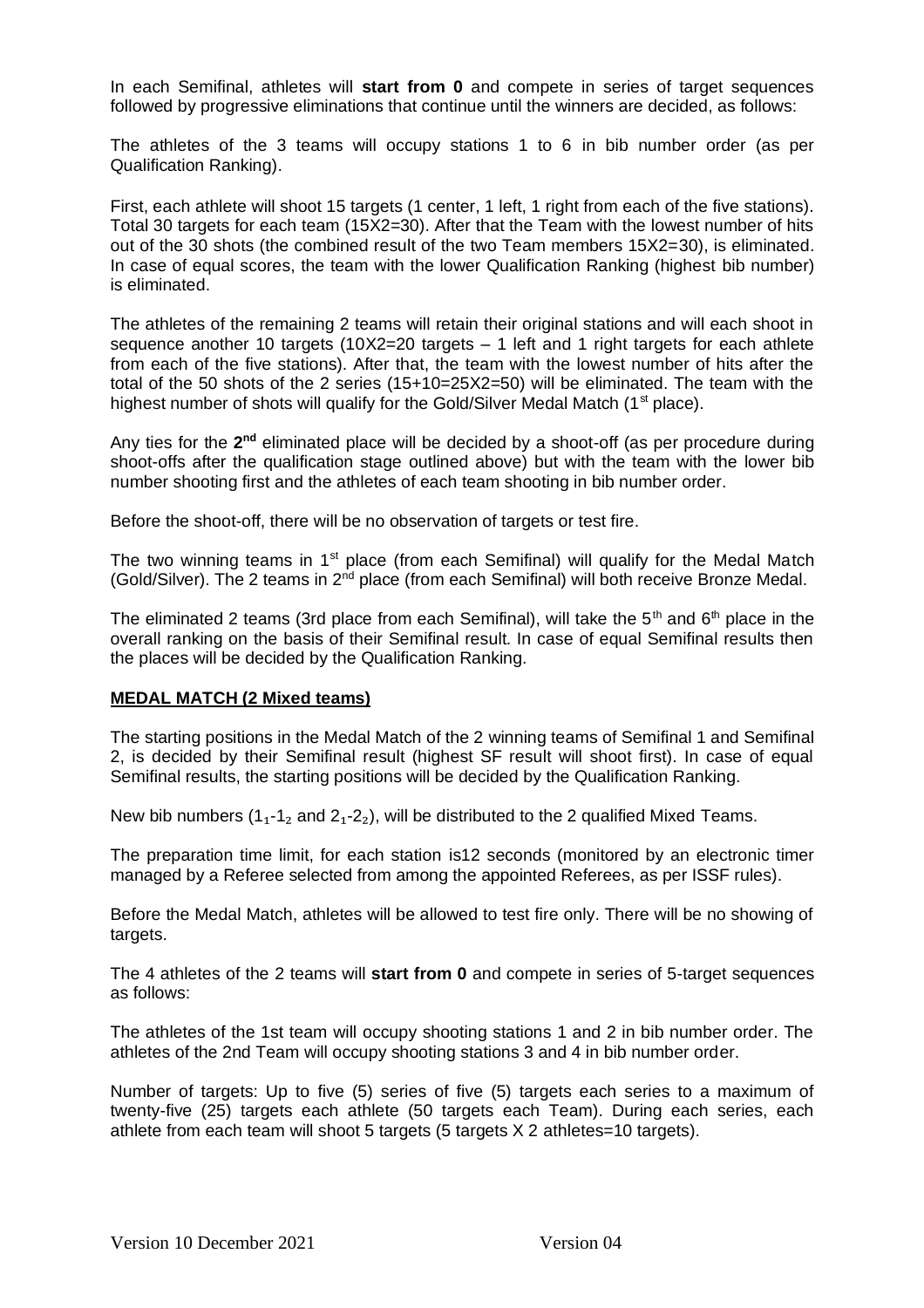The shooting sequence (which team will shoot first) will alternate between the two teams after each series of 5 targets.

During each series, the sequence of the ten (10) targets of each Team (5 targets X 2 athletes  $=$  10) will be composed of four (4) left, four (4) right and two (2) center targets in random sequence from all stations.

After each series of 5 targets the team with the highest number of hits out of the total score of 10 targets (2 athletes X 5 targets=10), will receive **2 points.** The team with the lower result will receive **0 points** and if the results are equal, then each team will receive **1 point**.

The points of each series will be carried forward to the next series.

The scores (number of hit targets), however, of each series will not be carried forward to the next series. The scores of each series will start from zero.

The team that earns six (6) points first, wins the Gold Medal and the  $2<sup>nd</sup>$  team the Silver Medal. If the shooting sequence of the 5 series of 5 targets each (total 25 targets) is completed without any team reaching 6 points and there is a tied score of 5:5, the winning team will be decided by a shoot-off (as per shoot-off procedure after the qualification stage outlined above) but with the team with the lower bib number shooting first and the athletes of each team shooting in bib number order.

There will be no target observation or test fire before the shoot-off.

## **COACHING TIME\_OUT**

During the Medal Match, Coaches may call one (1) Coaching Time-out for a maximum duration of one (1) minute when it is the turn of that team's athlete(s) to fire during which the Coach may approach and speak to his/her athlete(s), on the shooting station. The other Coaches may, during this time, approach and speak to their athletes also. The Jury Member in charge must control the time.

## **REPORTING TIME, CARTRIDGE CONTROL, PRESENTATION & COMMENTATING**

The members of the six (6) qualified Mixed Teams in the Final Stage or their representatives (coaches or team officials) must report to the Finals Range for cartridge control, at least **30 minutes** before the scheduled Start Time of the Final (Semifinal 1). At this time the Jury will distribute the bib numbers to all the athletes of the 6 qualified Mixed Teams.

The Jury will instruct the members of each Mixed Team or their representatives (coaches or team officials) to place all of their cartridges in numbered boxes (corresponding to their bib numbers). The Jury will select cartridges for cartridge control and conduct equipment inspections. Cartridge checks must be completed before the presentation.

Athletes may leave the FOP but those whose team participate in the Semifinal 1 must return to the Finals Range at least **15 minutes** before the start of the Final (Semifinal 1).

No additional cartridges may be brought to the FOP.

The 3 teams of Semifinal 2 must report to the FOP, at the time of the official start time of Semifinal 1.

The 2 Mixed Teams participating in the Medal Match (the winning teams of Semifinal 1 and Semifinal 2) must report to the FOP, 10 minutes after the end of Semifinal 2.

During presentation the Mixed Teams must be ready to walk in before they will be called one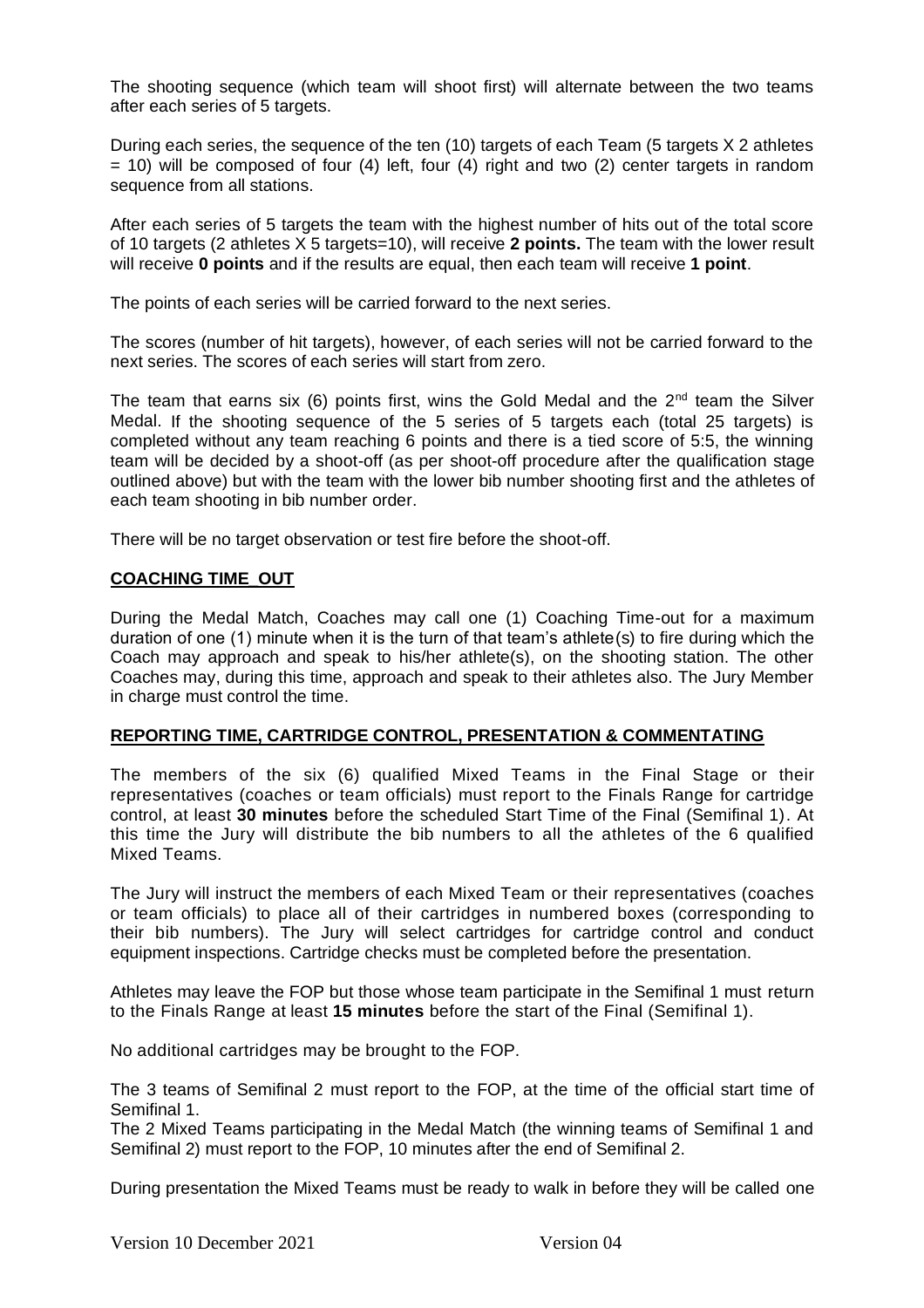by one for their group. The Jury must make sure, that the Mixed Teams (athletes & coach) are assembled in the correct order.

The Mixed Teams will enter the FOP one at a time - as each Mixed team (athletes and coach) enters the FOP the announcer will introduce them to the spectators – as they walk in. The members of the Mixed Teams must remain facing the spectators until all have been presented, also the Jury Member- in Charge and the Referee.

A one (1) point penalty will be deducted from the score of the first hit target in the Final Stage if the Mixed Teams' cartridges are not presented 30 minutes before the start of the Final (Semifinal 1) and/or if any of the Mixed Team members does not report to the FOP as per stipulated time in these rules. This will apply to both the Semifinals and the Medal Match.

During the Semifinals and the Medal Match commentating (not more than 1 minute) will take place after each series of 5 targets for each athlete.

#### **MUSIC & AUDIENCE SUPPORT**

During the Semifinals and the Medal Match, music should be played. The Technical Delegate must approve the music program. Enthusiastic audience support is encouraged and is recommended during the Final Stage.

#### **MALFUNCTIONS DURING SEMIFINALS & MEDAL MATCH**

- a) If the Referee decides that a disabled shotgun, or the malfunctioning of the shotgun or ammunition, is not the fault of the athlete, the athlete must be given not more than three (3) minutes in which to repair the shotgun or obtain another approved shotgun, or replace his ammunition. If this cannot be done within three (3) minutes, the athlete (Mixed Team) must withdraw.
- b) After the malfunction is corrected or the athlete (Mixed Team) withdraws, the Final must continue. If the withdrawal of a team occurs during a Medal Match the second Mixed Team must be declared as the winner. During a Semifinal, a withdrawn mixed team's final ranking will be determined by the total number of targets hit until the time when the malfunction occurred.
- c) A Mixed Team is allowed a maximum of two (2) malfunctions during a Final (Semifinals & Medal Match), including any shoot-offs, whether or not there was an attempt to correct the malfunction.
- d) Any regular target(s) on which any further malfunction occurs will be declared "LOST" whether or not the athlete attempted to fire.

#### **PROTESTS DURING SEMIFINALS & MEDAL MATCH**

- a) If an athlete disagrees with a Referee's decision regarding "**HIT," "LOST," "NO TARGET**" or **"IRREGULAR**" target(s), he/she must act immediately before the next athlete fires, by raising an arm and saying "**PROTEST."**
- b) The Referee must then temporarily interrupt the shooting and after hearing the opinions of the Assistant Referees, make his decision. No protest will be accepted after the next athlete fires.
- c) Any other protest by the athlete or coach will be decided by the Finals Protest Jury immediately. The decision of the Finals Protest Jury is final and cannot be appealed.